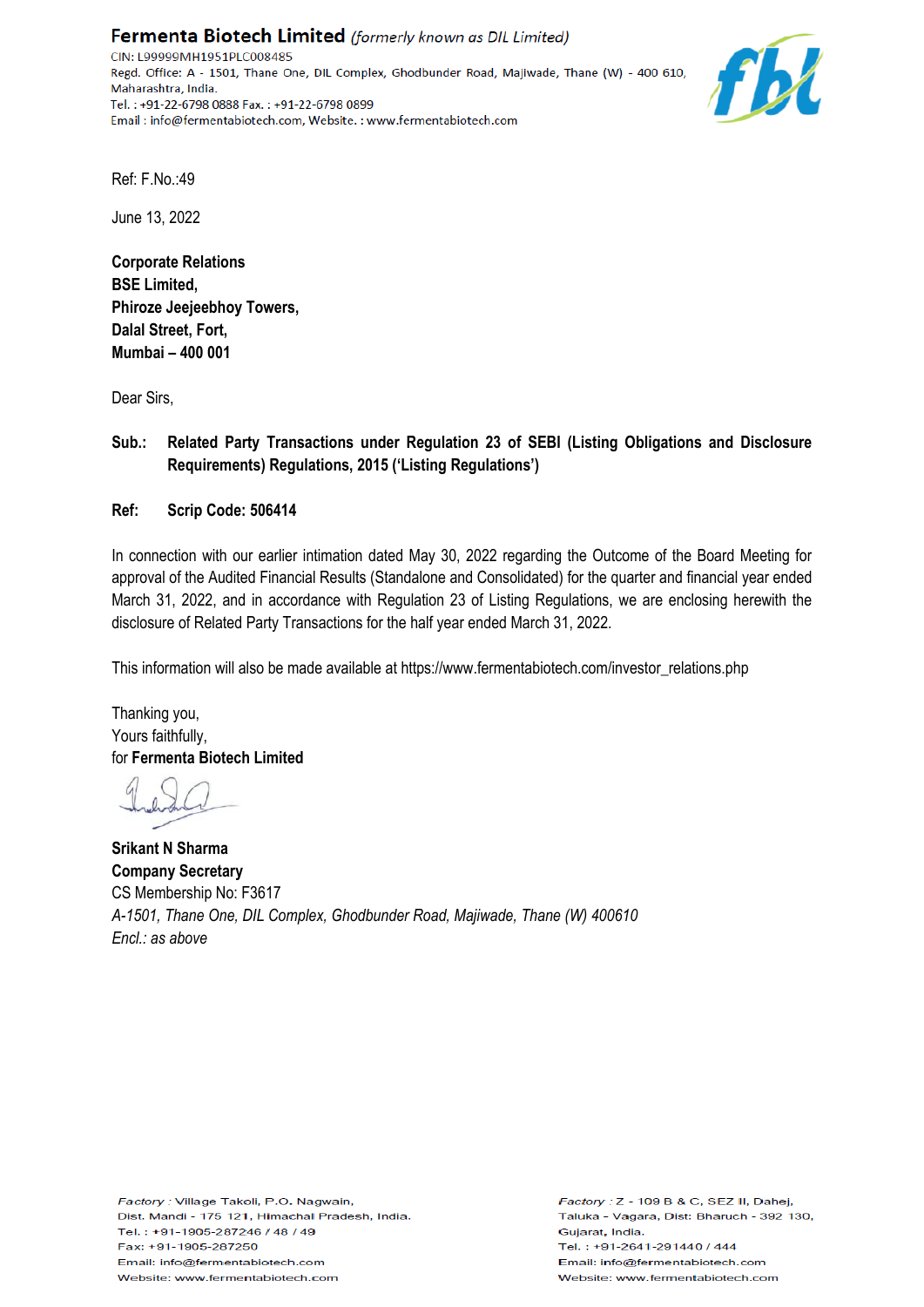| <b>Fermenta Biotech Limited</b><br>(Rs. in Lakhs)<br>Related party transactions for the half year ended 31st March, 2022 (Standalone) |                                                            |            |                                                                                    |                          |                                                         |                                                    |                      |              |                                                                             |                  |                                                                                                                                                                                                               |  |        |                       |               |               |                        |                                                                                                                                      |  |  |
|---------------------------------------------------------------------------------------------------------------------------------------|------------------------------------------------------------|------------|------------------------------------------------------------------------------------|--------------------------|---------------------------------------------------------|----------------------------------------------------|----------------------|--------------|-----------------------------------------------------------------------------|------------------|---------------------------------------------------------------------------------------------------------------------------------------------------------------------------------------------------------------|--|--------|-----------------------|---------------|---------------|------------------------|--------------------------------------------------------------------------------------------------------------------------------------|--|--|
|                                                                                                                                       |                                                            |            |                                                                                    |                          |                                                         |                                                    |                      |              |                                                                             |                  |                                                                                                                                                                                                               |  |        |                       |               |               |                        | Additional disclosure of related party transactions - applicable only in case the related party transaction relates to loans, inter- |  |  |
|                                                                                                                                       |                                                            |            |                                                                                    |                          |                                                         |                                                    |                      |              |                                                                             |                  |                                                                                                                                                                                                               |  |        |                       |               |               |                        |                                                                                                                                      |  |  |
|                                                                                                                                       |                                                            |            |                                                                                    |                          |                                                         |                                                    |                      |              |                                                                             |                  | corporate deposits, advances or investments made or given by the listed entity/subsidiary. These details need to be disclosed<br>only once, during the reporting period when such transaction was undertaken. |  |        |                       |               |               |                        |                                                                                                                                      |  |  |
|                                                                                                                                       | Sr No Details of the party (listed entity /subsidiary)     |            | Details of the counterparty                                                        |                          |                                                         | <b>Type of related party</b><br>transaction        | Value of the related | Value of     | In case monies are due to either                                            |                  | In case any financial indebtedness is                                                                                                                                                                         |  |        |                       |               |               |                        | Details of the loans, inter-corporate deposits, advances or investments                                                              |  |  |
|                                                                                                                                       | intering into the transaction                              |            |                                                                                    |                          |                                                         |                                                    | party transaction a  | transaction  | party as a result of the transaction incurred to make or give loans, inter- |                  |                                                                                                                                                                                                               |  |        |                       |               |               |                        |                                                                                                                                      |  |  |
|                                                                                                                                       |                                                            |            |                                                                                    |                          |                                                         |                                                    | approved by the      | during the   |                                                                             |                  | corporate deposits, advances or                                                                                                                                                                               |  |        |                       |               |               |                        |                                                                                                                                      |  |  |
|                                                                                                                                       |                                                            |            |                                                                                    |                          |                                                         |                                                    | audit committee      | reporting    |                                                                             |                  | <b>investments</b>                                                                                                                                                                                            |  |        |                       |               |               |                        |                                                                                                                                      |  |  |
|                                                                                                                                       |                                                            | PAN        |                                                                                    |                          | Relationship of the counterparty with the listed entity |                                                    |                      | period       | Opening balance Closing balance Nature of                                   |                  |                                                                                                                                                                                                               |  | Tenure | <b>Nature</b>         | Interest Rate | <b>Tenure</b> | Secured/               | Purpose for which the                                                                                                                |  |  |
|                                                                                                                                       |                                                            |            |                                                                                    |                          | or its subsidiary                                       |                                                    |                      |              |                                                                             |                  | indebtedness (loan/                                                                                                                                                                                           |  |        | (loan/                |               |               | unsecured              | funds will be utilised by                                                                                                            |  |  |
|                                                                                                                                       |                                                            |            |                                                                                    |                          |                                                         |                                                    |                      |              |                                                                             |                  | issuance of debt/ any                                                                                                                                                                                         |  |        | dvance/               |               |               |                        | the ultimate recipient of                                                                                                            |  |  |
|                                                                                                                                       |                                                            |            |                                                                                    |                          |                                                         |                                                    |                      |              |                                                                             |                  | other etc.)                                                                                                                                                                                                   |  |        |                       |               |               |                        | funds (end-usage)                                                                                                                    |  |  |
|                                                                                                                                       |                                                            |            |                                                                                    |                          |                                                         |                                                    |                      |              |                                                                             |                  |                                                                                                                                                                                                               |  |        | corporate<br>deposit/ |               |               |                        |                                                                                                                                      |  |  |
|                                                                                                                                       |                                                            |            |                                                                                    |                          |                                                         |                                                    |                      |              |                                                                             |                  |                                                                                                                                                                                                               |  |        | nvestmer              |               |               |                        |                                                                                                                                      |  |  |
|                                                                                                                                       |                                                            |            |                                                                                    |                          |                                                         |                                                    |                      |              |                                                                             |                  |                                                                                                                                                                                                               |  |        |                       |               |               |                        |                                                                                                                                      |  |  |
|                                                                                                                                       |                                                            |            |                                                                                    |                          |                                                         |                                                    |                      |              |                                                                             |                  |                                                                                                                                                                                                               |  |        |                       |               |               |                        |                                                                                                                                      |  |  |
|                                                                                                                                       | Fermenta Biotech Limited                                   | AACD0525E  | Crishna Datla                                                                      | EIPD5499Q                | Key Management Personnel                                | Remuneration                                       |                      | 19.20        |                                                                             | 40.00            |                                                                                                                                                                                                               |  |        |                       |               |               |                        |                                                                                                                                      |  |  |
|                                                                                                                                       | Fermenta Biotech Limited                                   | AACD0525E  | atish Varma                                                                        | APPV6580K                | ley Management Personnel                                | temuneration                                       |                      | 52.96        |                                                                             |                  |                                                                                                                                                                                                               |  |        |                       |               |               |                        |                                                                                                                                      |  |  |
|                                                                                                                                       |                                                            |            |                                                                                    |                          |                                                         |                                                    |                      |              |                                                                             |                  |                                                                                                                                                                                                               |  |        |                       |               |               |                        |                                                                                                                                      |  |  |
|                                                                                                                                       | Fermenta Biotech Limited                                   | AAACD0525E | Anupama Datla Desai                                                                | AEFPD0595N               | Key Management Personnel                                | Remuneration                                       |                      | 59.10        |                                                                             |                  |                                                                                                                                                                                                               |  |        |                       |               |               |                        |                                                                                                                                      |  |  |
|                                                                                                                                       |                                                            |            |                                                                                    |                          |                                                         |                                                    |                      |              |                                                                             |                  |                                                                                                                                                                                                               |  |        |                       |               |               |                        |                                                                                                                                      |  |  |
|                                                                                                                                       | Fermenta Biotech Limited                                   | AACD0525E  | Prashant Nagre                                                                     | AKPN9407A                | Cey Management Personnel                                | Remuneration                                       |                      | 62.11        |                                                                             |                  |                                                                                                                                                                                                               |  |        |                       |               |               |                        |                                                                                                                                      |  |  |
|                                                                                                                                       | 5 Fermenta Biotech Limited                                 | AAACD0525E | Sumesh Gandhi                                                                      |                          | ADWPG5615K Key Management Personnel                     | Remuneration                                       | $\sim$               | 44.97        | $\sim$                                                                      | $\sim$           |                                                                                                                                                                                                               |  |        |                       |               |               |                        |                                                                                                                                      |  |  |
|                                                                                                                                       | 6 Fermenta Biotech Limited                                 | AAACD0525E | Srikant N Sharma                                                                   | AIUPS3976R               | Key Management Personnel                                | Remuneration                                       | $\sim$               | 31.30        |                                                                             | $\sim$           |                                                                                                                                                                                                               |  |        |                       |               |               |                        |                                                                                                                                      |  |  |
|                                                                                                                                       | 7 Fermenta Biotech Limited                                 |            | AAACD0525E Sanjay Buch                                                             | AAPPB5842A               | Key Management Personnel                                | <b>Sitting Fees</b>                                | $\sim$               | 7.80         | $\sim$                                                                      | $\sim$           |                                                                                                                                                                                                               |  |        |                       |               |               |                        |                                                                                                                                      |  |  |
|                                                                                                                                       | <b>8 Fermenta Biotech Limited</b>                          | AAACD0525E | Gonakumar Nair                                                                     | AAAPN9727H               | <b>Key Management Personnel</b>                         | <b>Sitting Fees</b>                                | $\sim$               | 7.60         | $\sim$                                                                      | $\sim$           |                                                                                                                                                                                                               |  |        |                       |               |               |                        |                                                                                                                                      |  |  |
|                                                                                                                                       | 9 Fermenta Rinterh Limited                                 | AAACD0525E | Rajeshwari Datla                                                                   | AABPD0096L               | Key Management Personnel                                | <b>Sitting Fees</b>                                |                      | 7.50         |                                                                             | $\sim$           |                                                                                                                                                                                                               |  |        |                       |               |               |                        |                                                                                                                                      |  |  |
|                                                                                                                                       | 10 Fermenta Biotech Limited                                |            | AAACD0525E Vinavak Hajare                                                          | AAVPH6201M               | Key Management Personnel                                | <b>Sitting Fees</b>                                | $\sim$               | 7.90         | $\sim$                                                                      | $\sim$           |                                                                                                                                                                                                               |  |        |                       |               |               |                        |                                                                                                                                      |  |  |
|                                                                                                                                       | 11 Fermenta Biotech Limited                                | AAACD0525E | Rajashri Ojha                                                                      | AELPS9320Q               | Key Management Personnel                                | <b>Sitting Fees</b>                                | $\sim$               | 5.10         |                                                                             | $\sim$           |                                                                                                                                                                                                               |  |        |                       |               |               |                        |                                                                                                                                      |  |  |
|                                                                                                                                       | 12 Fermenta Biotech Limited<br>13 Fermenta Biotech Limited |            | AAACD0525E Aegean Properties Limited<br>AAACD0525E DVK Investments Private Limited | AAECA9946Q<br>AACCD0356K | subsidiary<br><b>Iolding Company</b>                    | Rent and service income<br>Rent and service income | $\sim$               | 0.15<br>0.15 |                                                                             | $\sim$<br>$\sim$ |                                                                                                                                                                                                               |  |        |                       |               |               |                        |                                                                                                                                      |  |  |
|                                                                                                                                       |                                                            |            |                                                                                    |                          | nterprises under significant influence of key           |                                                    |                      |              |                                                                             |                  |                                                                                                                                                                                                               |  |        |                       |               |               |                        |                                                                                                                                      |  |  |
|                                                                                                                                       | 14 Fermenta Biotech Limited                                | AACD0525E  | Magnolia FNB Private Limited.                                                      | AAHCM5107A               | management personnel or their relatives                 | Rent and service income                            |                      | 0.15         |                                                                             |                  |                                                                                                                                                                                                               |  |        |                       |               |               |                        |                                                                                                                                      |  |  |
|                                                                                                                                       | 15 Fermenta Biotech Limited                                |            | AAACD0525E Aegean Properties Limited                                               | AAECA9946Q Subsidiary    |                                                         | Rent paid                                          |                      | 9.00         |                                                                             | $\sim$           |                                                                                                                                                                                                               |  |        |                       |               |               |                        |                                                                                                                                      |  |  |
|                                                                                                                                       |                                                            |            |                                                                                    |                          |                                                         | Expenditure incurred on                            |                      |              |                                                                             |                  |                                                                                                                                                                                                               |  |        |                       |               |               |                        |                                                                                                                                      |  |  |
|                                                                                                                                       | 16 Fermenta Biotech Limited                                |            | AACD0525E Aegean Properties Limited                                                | AAECA9946Q               | ubsidiary                                               | behalf of related parties                          |                      | 16.62        |                                                                             |                  |                                                                                                                                                                                                               |  |        |                       |               |               |                        |                                                                                                                                      |  |  |
|                                                                                                                                       |                                                            |            |                                                                                    |                          | terprises under significant influence of key            |                                                    |                      |              |                                                                             |                  |                                                                                                                                                                                                               |  |        |                       |               |               |                        |                                                                                                                                      |  |  |
|                                                                                                                                       | 17 Fermenta Biotech Limited                                |            | AACD0525E Dupen Laboratories Private Limited                                       | AAACD2943E               | anagement personnel or their relatives                  | Sale of products                                   |                      | 26.00        |                                                                             |                  |                                                                                                                                                                                                               |  |        |                       |               |               |                        |                                                                                                                                      |  |  |
|                                                                                                                                       | 18 Fermenta Biotech Limited                                |            | AAACD0525E Fermenta Biotech Gmbh                                                   | ZZZZZ9999Z               | Subsidiary                                              | Sale of products                                   | $\sim$               | 559.91       |                                                                             | $\sim$           |                                                                                                                                                                                                               |  |        |                       |               |               |                        |                                                                                                                                      |  |  |
|                                                                                                                                       | 19 Fermenta Biotech Limited                                |            | AAACD0525E Fermenta USA LLC                                                        | ZZZZZ9999Z               | ubsidiary                                               | Sale of products                                   |                      | 1,353.36     |                                                                             |                  |                                                                                                                                                                                                               |  |        |                       |               |               |                        |                                                                                                                                      |  |  |
|                                                                                                                                       | 20 Fermenta Biotech Limited                                | AAACD0525E | Fermenta Biotech Gmbh                                                              | ZZZZZ9999Z               | ubsidiary                                               | Purchase of raw materials<br>and packing materials |                      | 19.58        |                                                                             |                  |                                                                                                                                                                                                               |  |        |                       |               |               |                        |                                                                                                                                      |  |  |
|                                                                                                                                       | 21 Fermenta Biotech Limited                                | AAACD0525E |                                                                                    | ZZZZZ9999Z               |                                                         |                                                    | $\sim$               | 10.03        |                                                                             |                  |                                                                                                                                                                                                               |  |        |                       |               |               |                        |                                                                                                                                      |  |  |
|                                                                                                                                       | 22 Fermenta Biotech Limited                                |            | Fermenta Biotech USA LLC<br>AAACD0525E Fermenta Biotech USA LLC                    | ZZZZZ9999Z               | ubsidiary<br>subsidiary                                 | nterest on loan given<br>Loans given               | $\sim$               | 642.26       |                                                                             | $\sim$           |                                                                                                                                                                                                               |  |        | Loan.                 |               |               | 5% 140 Month Unsecured | <b>Business purpose</b>                                                                                                              |  |  |
|                                                                                                                                       |                                                            |            |                                                                                    |                          |                                                         | rade payables and                                  |                      |              |                                                                             |                  |                                                                                                                                                                                                               |  |        |                       |               |               |                        |                                                                                                                                      |  |  |
|                                                                                                                                       | 23 Fermenta Biotech Limited                                | AACD0525E  | Aegean Properties Limited                                                          | AAECA9946Q               | ubsidiary                                               | eimbursement pavables                              |                      |              | 92.28                                                                       | 99.63            |                                                                                                                                                                                                               |  |        |                       |               |               |                        |                                                                                                                                      |  |  |
|                                                                                                                                       |                                                            |            |                                                                                    |                          |                                                         |                                                    |                      |              |                                                                             |                  |                                                                                                                                                                                                               |  |        |                       |               |               |                        |                                                                                                                                      |  |  |
|                                                                                                                                       |                                                            |            |                                                                                    |                          |                                                         | <b>Trade receivables and</b>                       |                      |              |                                                                             |                  |                                                                                                                                                                                                               |  |        |                       |               |               |                        |                                                                                                                                      |  |  |
|                                                                                                                                       | 24 Fermenta Biotech Limited                                | AACD0525E  | Aegean Properties Limited                                                          | AECA9946Q                | Subsidiary                                              | eimbursement receivables                           |                      |              |                                                                             |                  |                                                                                                                                                                                                               |  |        |                       |               |               |                        |                                                                                                                                      |  |  |
|                                                                                                                                       |                                                            |            |                                                                                    |                          |                                                         |                                                    |                      |              |                                                                             |                  |                                                                                                                                                                                                               |  |        |                       |               |               |                        |                                                                                                                                      |  |  |
|                                                                                                                                       |                                                            |            |                                                                                    |                          |                                                         | <b>Trade receivables and</b>                       |                      |              |                                                                             |                  |                                                                                                                                                                                                               |  |        |                       |               |               |                        |                                                                                                                                      |  |  |
|                                                                                                                                       | 25 Fermenta Biotech Limited                                |            | <b>AACD0525E</b> Fermenta Biotech Gmbh                                             | ZZZZZ9999Z               | ubsidiary                                               | eimbursement receivables                           |                      |              | 2,658.51                                                                    | 3,175.33         |                                                                                                                                                                                                               |  |        |                       |               |               |                        |                                                                                                                                      |  |  |
|                                                                                                                                       |                                                            |            |                                                                                    |                          |                                                         |                                                    |                      |              |                                                                             |                  |                                                                                                                                                                                                               |  |        |                       |               |               |                        |                                                                                                                                      |  |  |
|                                                                                                                                       | 26 Fermenta Biotech Limited                                | AACD0525E  | Fermenta USA LLC                                                                   | ZZZZZ9999Z               | ubsidiary                                               | rade receivables and<br>eimbursement receivables   |                      |              | 1,595.16                                                                    | 1,156.97         |                                                                                                                                                                                                               |  |        |                       |               |               |                        |                                                                                                                                      |  |  |
|                                                                                                                                       |                                                            |            |                                                                                    |                          |                                                         |                                                    |                      |              |                                                                             |                  |                                                                                                                                                                                                               |  |        |                       |               |               |                        |                                                                                                                                      |  |  |
|                                                                                                                                       |                                                            |            |                                                                                    |                          |                                                         | rade receivables and                               |                      |              |                                                                             |                  |                                                                                                                                                                                                               |  |        |                       |               |               |                        |                                                                                                                                      |  |  |
|                                                                                                                                       | 27 Fermenta Biotech Limited                                | AACD0525E  | Fermenta Biotech USA LLC                                                           | ZZZZZ9999Z               | ubsidiary                                               | eimbursement receivables                           |                      |              | 6.70                                                                        | 6.70             |                                                                                                                                                                                                               |  |        |                       |               |               |                        |                                                                                                                                      |  |  |
|                                                                                                                                       |                                                            |            |                                                                                    |                          |                                                         |                                                    |                      |              |                                                                             |                  |                                                                                                                                                                                                               |  |        |                       |               |               |                        |                                                                                                                                      |  |  |
|                                                                                                                                       |                                                            |            |                                                                                    |                          | interprises under significant influence of key          | Trade receivables and                              |                      |              |                                                                             |                  |                                                                                                                                                                                                               |  |        |                       |               |               |                        |                                                                                                                                      |  |  |
|                                                                                                                                       | 28 Fermenta Biotech Limited                                | AACD0525E  | Dupen Laboratories Pvt Ltd                                                         | AAACD2943E               | management personnel or their relatives                 | eimbursement receivables                           |                      |              | 13.33                                                                       | 8.66             |                                                                                                                                                                                                               |  |        |                       |               |               |                        |                                                                                                                                      |  |  |
|                                                                                                                                       |                                                            |            |                                                                                    |                          |                                                         | <b>Nlowance for doubtful</b>                       |                      |              |                                                                             |                  |                                                                                                                                                                                                               |  |        |                       |               |               |                        |                                                                                                                                      |  |  |
|                                                                                                                                       | 29 Fermenta Biotech Limited                                | AAACD0525E | Health and Wellness India Private Limited                                          | ZZZZZ9999Z               | ssociate                                                | debts/advances                                     |                      |              | 37.00                                                                       | 37.00            |                                                                                                                                                                                                               |  |        |                       |               |               |                        |                                                                                                                                      |  |  |
|                                                                                                                                       |                                                            |            |                                                                                    |                          |                                                         | Provision for diminution in                        |                      |              |                                                                             |                  |                                                                                                                                                                                                               |  |        |                       |               |               |                        |                                                                                                                                      |  |  |
|                                                                                                                                       | 30 Fermenta Biotech Limited                                | AAACD0525E | Health and Wellness India Private Limited                                          | ZZZZZ9999Z               | ssociate                                                | value of investments<br>rovision for diminution in |                      |              | 784.86                                                                      | 784.86           |                                                                                                                                                                                                               |  |        |                       |               |               |                        |                                                                                                                                      |  |  |
|                                                                                                                                       | 31 Fermenta Biotech Limited                                | AAACD0525E | CC Square Films Limited                                                            | AAECC3130E               | ubsidiary                                               | value of investments                               |                      |              | 5.00                                                                        |                  |                                                                                                                                                                                                               |  |        |                       |               |               |                        |                                                                                                                                      |  |  |
|                                                                                                                                       |                                                            |            |                                                                                    |                          |                                                         | Provision for diminution in                        |                      |              |                                                                             |                  |                                                                                                                                                                                                               |  |        |                       |               |               |                        |                                                                                                                                      |  |  |
|                                                                                                                                       | 32 Fermenta Biotech Limited                                | AACD0525F  | Fermenta Riotech (UK) Limited                                                      | 7777799997               | ihsidiary                                               | value of investments                               |                      |              | 148.65                                                                      | 148.65           |                                                                                                                                                                                                               |  |        |                       |               |               |                        |                                                                                                                                      |  |  |
|                                                                                                                                       | 33 Fermenta Biotech Limited                                |            | AAACD0525E Fermenta Biotech USA LLC                                                | 7777799997               | <b>Subsidiary</b>                                       | Loans given                                        |                      |              |                                                                             | 642.26           |                                                                                                                                                                                                               |  |        |                       |               |               |                        |                                                                                                                                      |  |  |
|                                                                                                                                       | 34 Fermenta Biotech Limited                                |            | AAACD0525E Health and Wellness India Private Limited                               | ZZZZZ9999Z               | Associate                                               | Inter corporate deposits                           |                      |              | 37.00                                                                       | 37.00            |                                                                                                                                                                                                               |  |        |                       |               |               |                        |                                                                                                                                      |  |  |

**Not**e:<br>The Company has granted ESOP options to Key management personnel as mentioned below.<br>a) Mr. Prashant Nagre – 217,410 Options (March 31, 2021 – 40,1510 Options)<br>[c) Mr. Stimesh Gandhi – 25,703 Options (March 31, 202